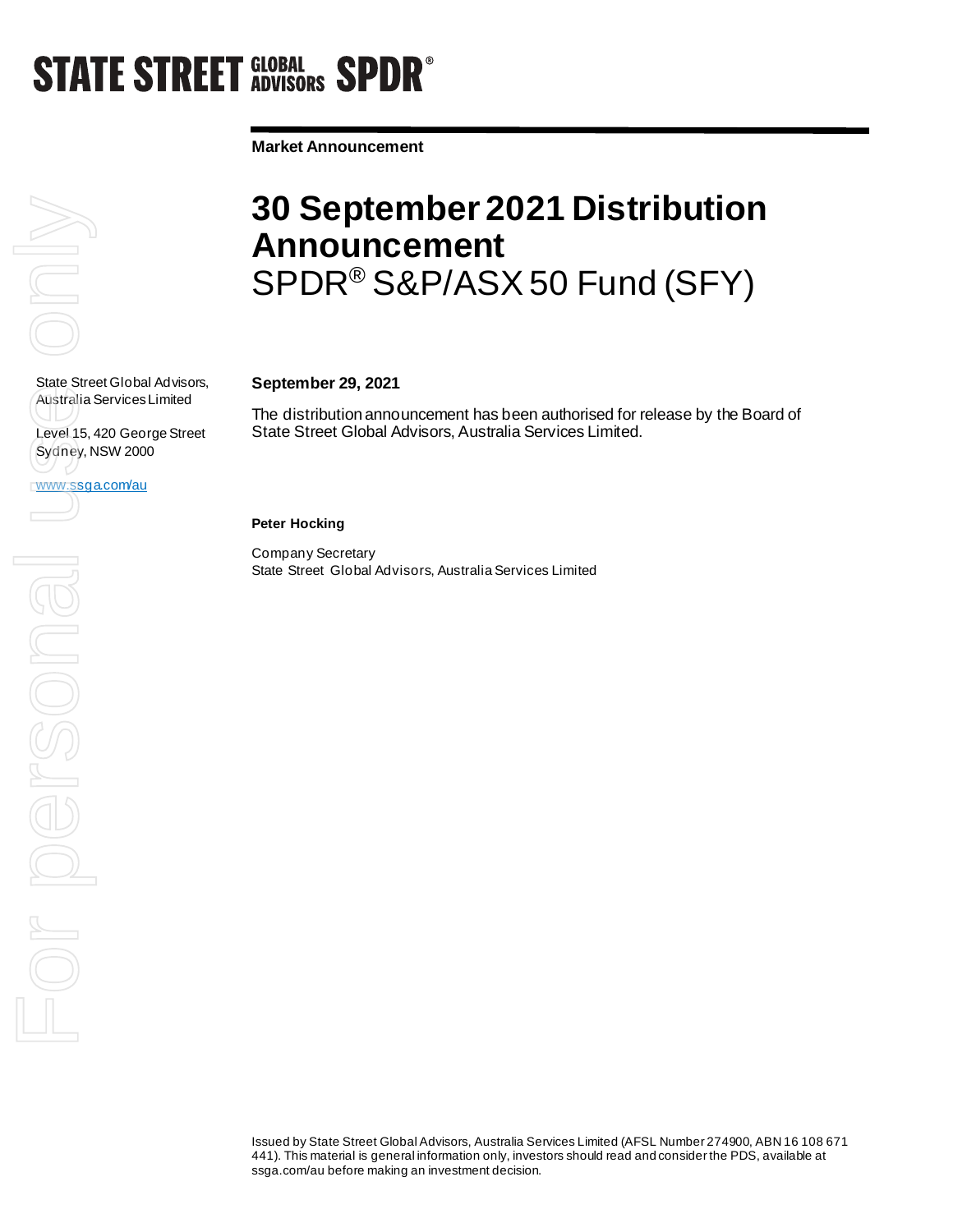## **STATE STREET GLOBAL SPDR<sup>®</sup>**

State Street Global Advisors, Australia Services Limited (ABN 16 108 671 441, AFSL No. 274900) is pleased to announce the following distribution for the SPDR S&P/ASX 50 Fund (SFY) (ARSN 097 712 420) for the period ending 30 September 2021:

**SPDR S&P/ASX 50 Fund –** 117.3043 cents per unit cash distribution plus 47.0552 cents worth of franking credits and 0.0041 cents worth of foreign tax credits.

This distribution is made up of the following components. All figures are percentages of the total distribution.

| <b>Australian Income</b>         | Percentage |
|----------------------------------|------------|
| Interest (subject to NR WHT)     | 0.0721%    |
| Interest (not subject to NR WHT) | $0.0000\%$ |
| Excluded from NCMI               | $0.0000\%$ |
| <b>NCMI</b>                      | $0.0000\%$ |
| Net Dividends Franked            | 89.8061%   |
| Dividend-Un-Franked              | 1.0921%    |
| Clean building MIT income        | $0.0000\%$ |
| Conduit Foreign Income           | 6.8606%    |
| Other Income                     | 1.4456%    |

#### **Foreign Income**

| Interest                | $0.0000\%$ |
|-------------------------|------------|
| <b>Modified Passive</b> | $0.0000\%$ |
| Other Income            | 0.5173%    |

#### **Capital Gains Taxable Australian Property**

| Capital Gains - indexation method | $0.0000\%$ |
|-----------------------------------|------------|
| Capital Gains - other method      | $0.0000\%$ |
| Discounted Capital Gains          | $0.0000\%$ |

#### **Capital Gains Non Taxable Australian Property**

| Capital Gains - indexation method | 0.0000% |
|-----------------------------------|---------|
| Capital Gains - other method      | 0.0000% |
| Discounted Capital Gains          | 0.0000% |

#### **Other Non-Assessable Amounts**

| Tax Exempted Amounts        | $0.0000\%$ |
|-----------------------------|------------|
| Tax Free Amounts            | $0.0000\%$ |
| Other Non-Assessable Amount | 0.2062%    |
| CGT Concessional Amount     | $0.0000\%$ |

Issued by State Street Global Advisors, Australia Services Limited (AFSL Number 274900, ABN 16 108 671 441). This material is general information only, investors should read and consider the PDS, available at ssga.com/au before making an investment decision.